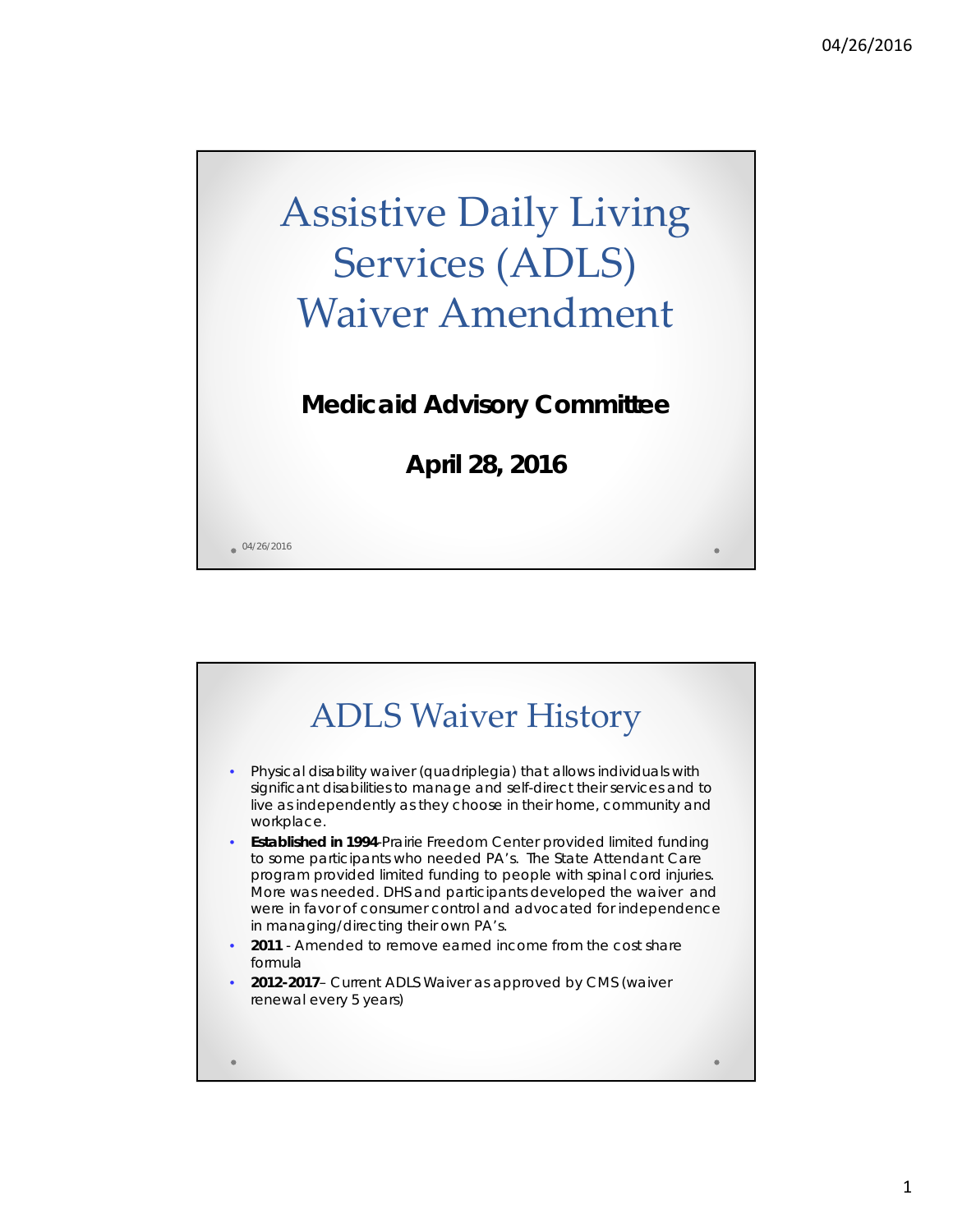

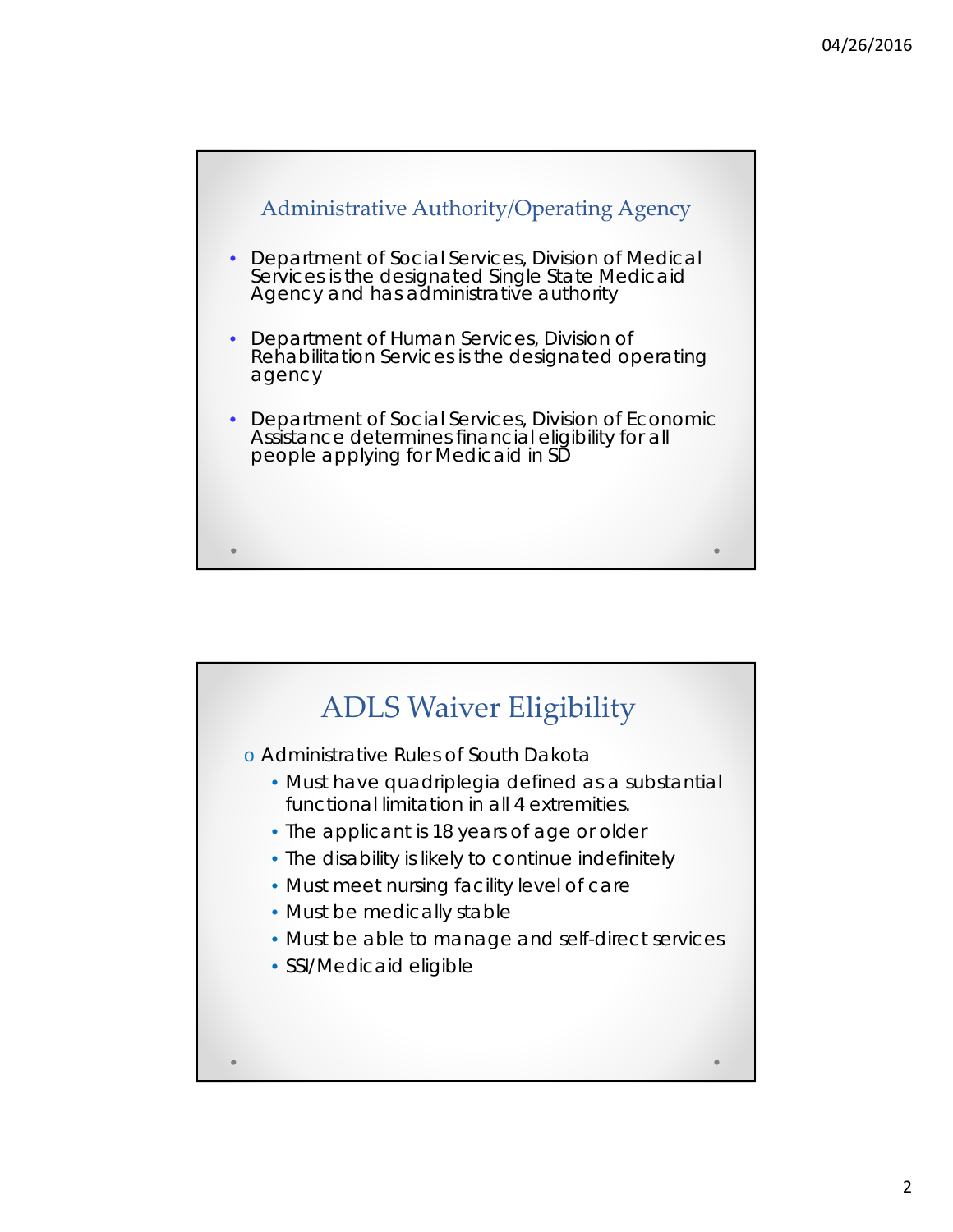

- **Personal Attendant Services -** personal care service provided to a participant. Participant is responsible for hiring, training, supervision, discipline, and can also choose to terminate this staff. Friends and family can become a paid PA if they meet hiring requirements of the chosen provider. PA services include homemaking services, such as laundry, cooking, cleaning. Limited to 42 hours/week**.**
- **Case Management**  provided by the provider agency and responsible for the completion of the initial assessment, annual assessments, and coordinates services and supports participant needs through a service plan, including those not covered under waiver.
- **Consumer Preparation Services**  these services support the participant in the hiring and supervising of personal attendants. CPS required to support self direction in hiring and managing their own PA's.

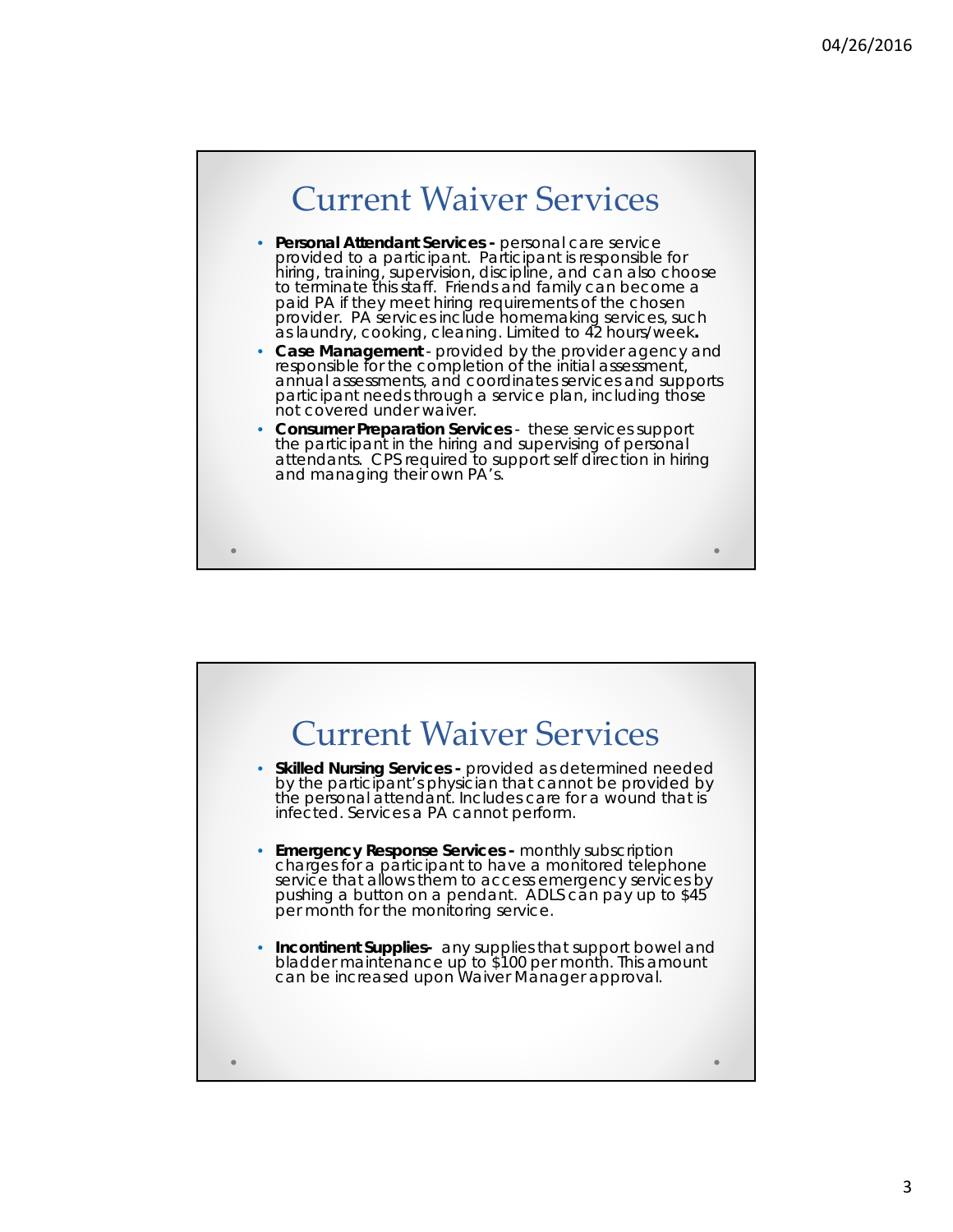

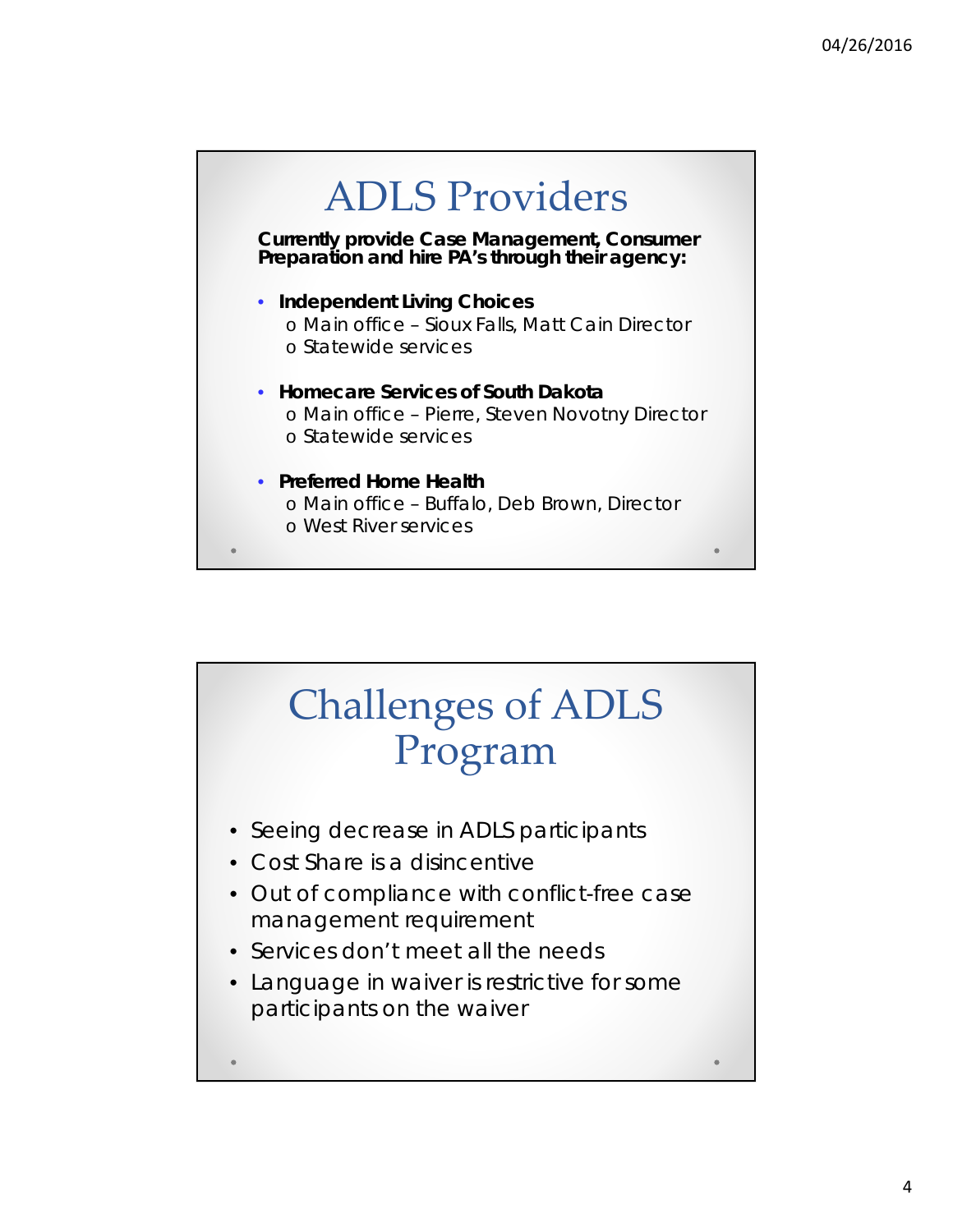## Advantages of ADLS Program

- Allows family members to be Personal Attendants if they meet the hiring criteria
- Participants can work their schedule out with their PA directly, including late nights and weekends
- Participant decides who comes into their home to provide the services
- Participant trains the PA to perform tasks using methods they prefer and are safe/efficient
- Participants learn valuable directing/managing skills

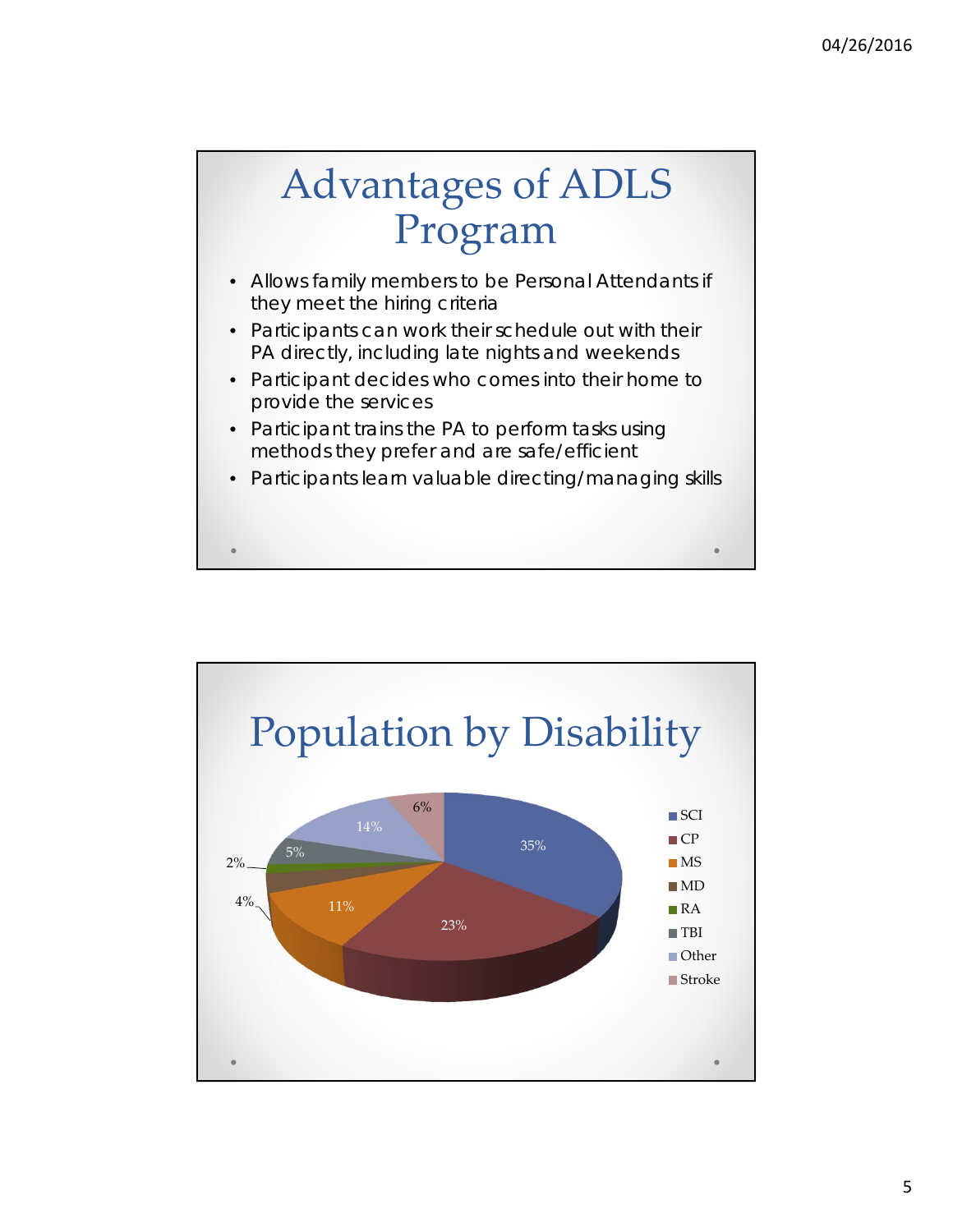

- Proposed to amend due to decrease in participants on program, responses from current ADLS participant survey and provider concerns
- Created workgroup to obtain feedback from stakeholders, participants, family members, providers
- Began amending waiver based on feedback from survey and workgroup

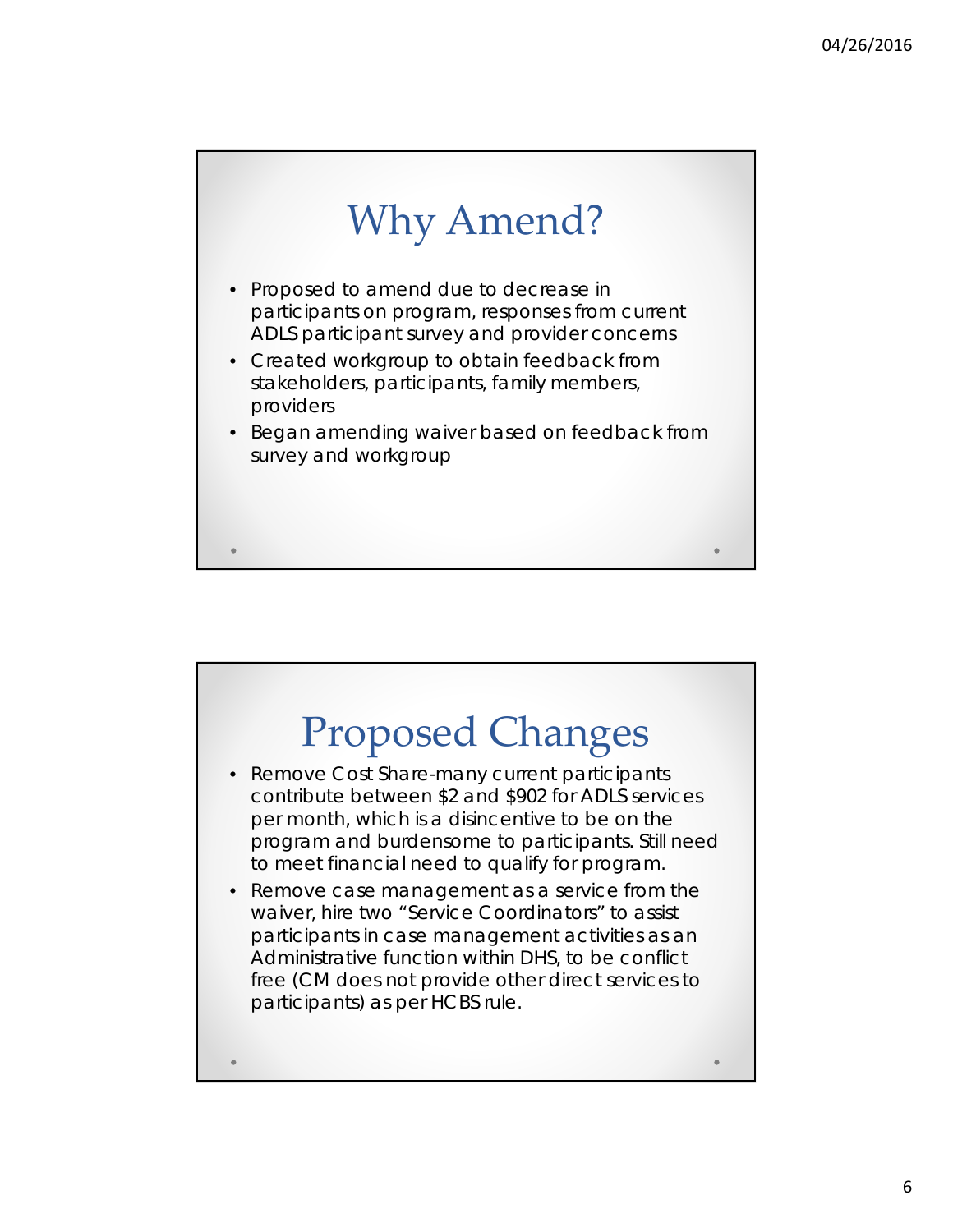

• **Add Services:**

- o Specialized Medical Equipment and Supplies (hoyer lift, scooter, medication dispensers, etc)
- o Respite Care (relief for caretakers for participants that cannot be left alone)
- o Environmental Accessibility Adaptations (bathroom modifications, ramps, widen doors, etc)
- o Vehicle Modifications (lifts, tie downs, etc)

#### • **Revise Services:**

- o Increase PA limit from 42 hours per week to 50 hours per week
- o Increase Incontinence supplies to \$200 per month